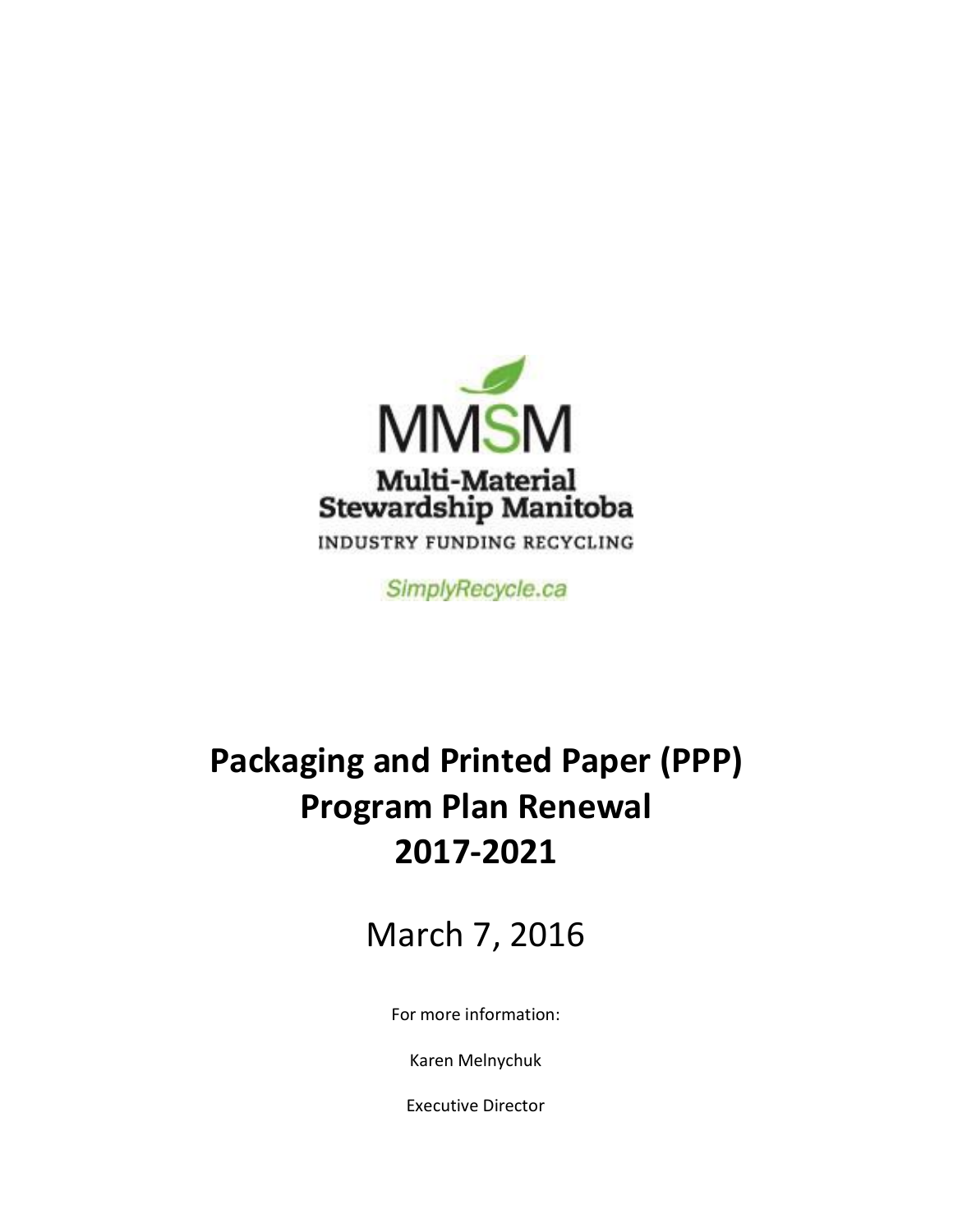#### **Table of Contents**

| 1.0 Introduction                              | 1              |  |  |  |
|-----------------------------------------------|----------------|--|--|--|
| 1.1 Multi-Material Stewardship Manitoba Inc.  | $\mathbf{1}$   |  |  |  |
| 1.2 Regulatory Context                        | $\mathbf{1}$   |  |  |  |
| 1.3 Background                                | 1              |  |  |  |
| 1.4 Program Goals and Objectives              | $\mathbf{1}$   |  |  |  |
| 1.5 MMSM Vision and Goals                     | $\mathbf{1}$   |  |  |  |
| 2.0 Designated Materials                      | 2              |  |  |  |
| 3.0 Steward Responsibilities                  | $\overline{2}$ |  |  |  |
| 3.1 Obligated Stewards                        | $\overline{2}$ |  |  |  |
| 3.2 Voluntary Stewards                        | 3              |  |  |  |
| 3.3 Rules for Stewards                        | 3              |  |  |  |
| 3.3.1<br><b>Online Data Management System</b> | 4              |  |  |  |
| 3.3.2<br>Data Reporting Requirements          | 4              |  |  |  |
| <b>Audit Provisions</b><br>3.3.3              | 4              |  |  |  |
| 3.4 Enforcement Procedures                    | 5              |  |  |  |
| 4.0 Program Delivery                          | 5              |  |  |  |
| 4.1 Collection and Management                 | 5              |  |  |  |
| 4.2 Recycling Program Data                    | 6              |  |  |  |
| <b>Collection and Analysis</b><br>4.2.1       | 6              |  |  |  |
| 4.2.2 Audit Provisions                        | 7              |  |  |  |
| 4.3 Determining Eligible Costs                | 7              |  |  |  |
| <b>Administration Costs</b><br>4.3.1          | 7              |  |  |  |
| <b>Capital and Operating Costs</b><br>4.3.2   | 8              |  |  |  |
| 4.4 Payments to Municipalities                | 8              |  |  |  |
| 5.0 Plastic Bag Reduction Program             | 9              |  |  |  |
| 5.1 Strategy                                  | 9              |  |  |  |
| 5.2 Measurement                               | 10             |  |  |  |
| 5.3 Education and Promotion                   | 10             |  |  |  |
| 5.4 Reporting and Monitoring                  | 11             |  |  |  |
| 6.0 Promotion and Education                   | 11             |  |  |  |
| 6.1 Communication Strategy                    |                |  |  |  |
| 6.2 Operational Communications                |                |  |  |  |
| 6.3 Consumer P&E                              | 11             |  |  |  |
| 6.4 P&E Activities                            | 12             |  |  |  |
| 6.5 Research Support                          | 12             |  |  |  |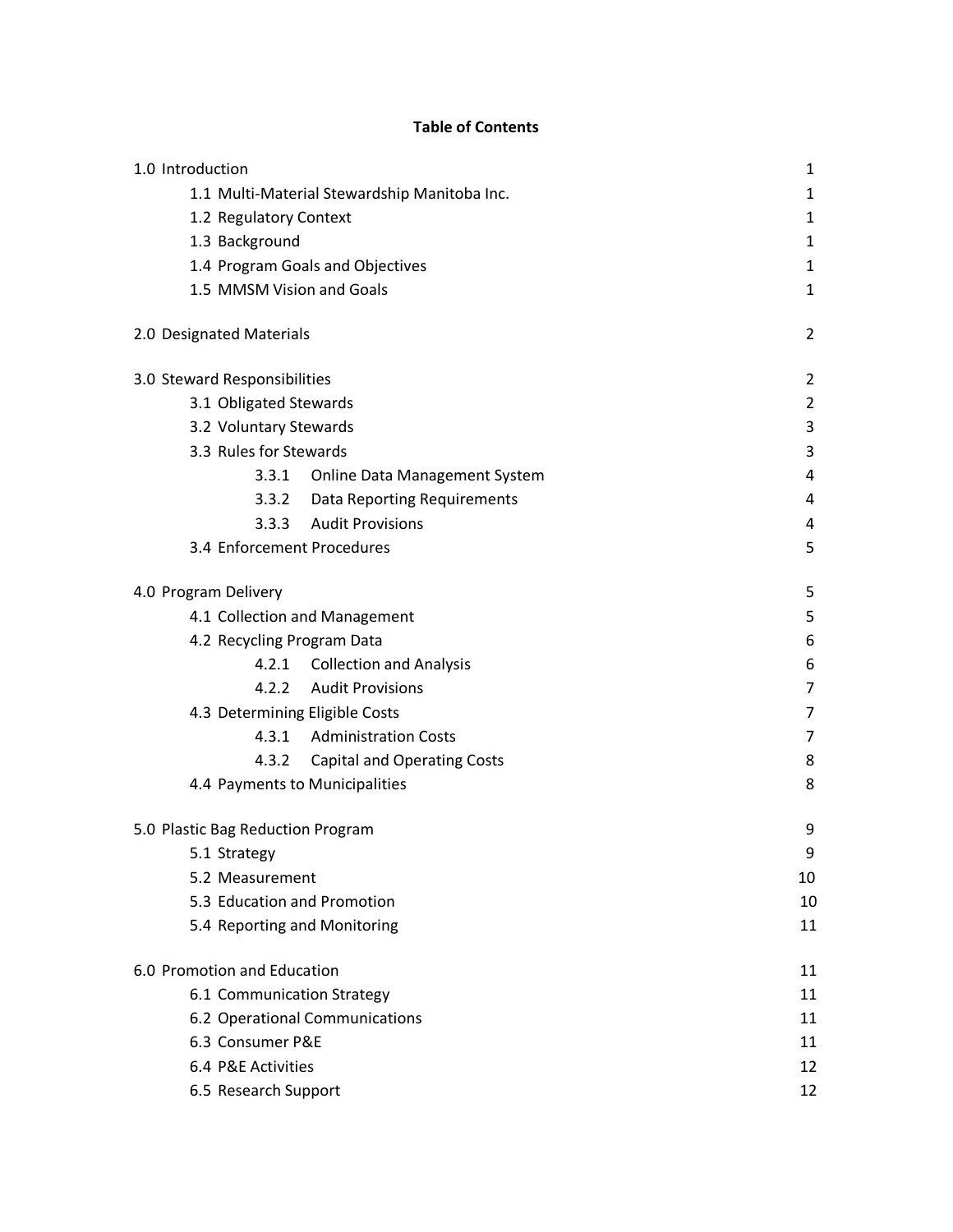| 7.0 Program Costs and Cost Recovery               |                          |                                               |    |  |  |
|---------------------------------------------------|--------------------------|-----------------------------------------------|----|--|--|
|                                                   |                          | 7.1 Fee-Setting Methodology                   | 12 |  |  |
|                                                   |                          | 7.2 Annual Fee Setting                        | 12 |  |  |
|                                                   |                          | 7.3 5-Year Cost Projections                   | 12 |  |  |
|                                                   |                          | 7.4 Interest and Penalties                    | 13 |  |  |
| 8.0 Program Performance Measurement and Reporting | 13                       |                                               |    |  |  |
|                                                   |                          | 8.1 Recovery Rate                             | 13 |  |  |
|                                                   |                          | 8.2 Environmental and Economic Sustainability | 14 |  |  |
|                                                   |                          | 8.3 Annual Report                             | 14 |  |  |
|                                                   |                          | 9.0 Stakeholder and Public Consultation       | 14 |  |  |
|                                                   | 9.1 Program Plan Renewal |                                               |    |  |  |
|                                                   | 9.2 Ongoing              |                                               | 14 |  |  |
| 10.0                                              | Governance               | 15                                            |    |  |  |
|                                                   | 10.1                     | <b>MMSM Board of Directors</b>                | 15 |  |  |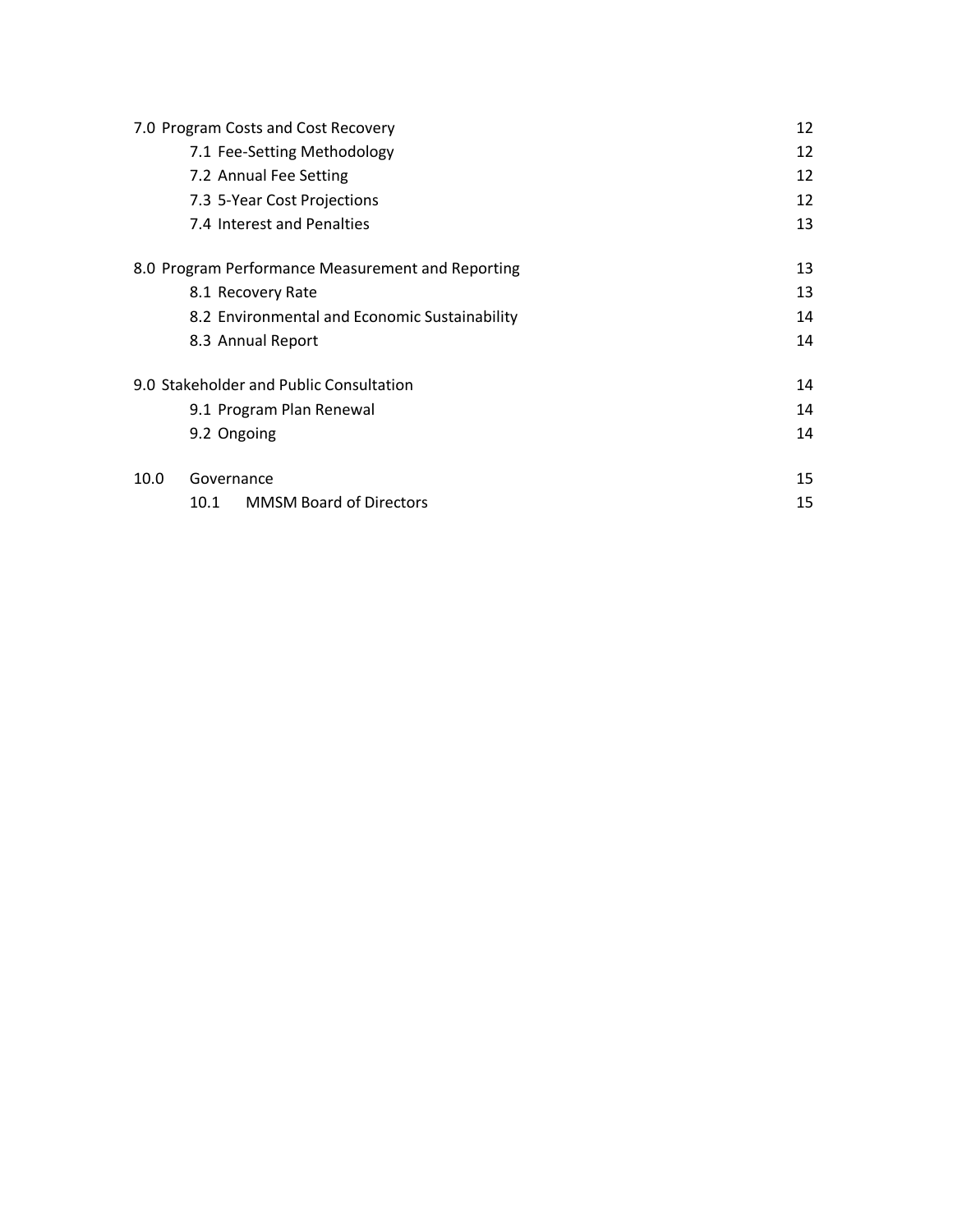## **1 Introduction**

### **1.1 Multi-Material Stewardship Manitoba Inc.**

Multi-Material Stewardship Manitoba Inc. (MMSM) is a not-for-profit industry-financed organization that was formed by representatives of obligated stewards to develop, implement and operate a diversion program for designated packaging and printed paper in the Province of Manitoba, on behalf of its members.

## **1.2 Regulatory Context**

The Packaging and Printed Paper Regulation 195/2008 ("the Regulation"), enacted in December 2008 under the *Waste Reduction and Prevention (WRAP) Act* ("the Act"), established requirements for a stewardship program for packaging and printed paper (PPP) made from paper, plastic, metal or glass, and supplied for use in the Province of Manitoba. An accompanying Guideline for Packaging and Printed Paper Stewardship sets out components to be addressed in a program plan.

## **1.3 Background**

The MMSM Packaging and Printed Paper Program Plan ("the PPP Program Plan" or "the Plan"`) was developed in response to the Regulation and was approved by the Minister of Conservation in September 2009 for a five (5) year term. The MMSM Program launched on April 1, 2010.

In October 2010, MMSM signed a Memorandum of Understanding (MOU) with Canadian Beverage Container Recycling Association (CBCRA). This MOU transferred responsibility of the 75% beverage container recovery target from MMSM to CBCRA.

In October 2014, MMSM requested and received approval for a one (1) year extension on the original MMSM PPP Program five (5) year term. This approval expires November 16, 2016.

### **1.4 Program Goals and Objectives**

The primary goals of the MMSM PPP Program are to promote the reduction, reuse and recycling of designated packaging and printed paper in the province of Manitoba and to sustainably increase recovery and recycling rates of the designated material.

#### **1.5 MMSM Vision and Mission**

MMSM's vision is to be a leader in responsible product stewardship in Manitoba.

MMSM's mission is to ensure that its members are fulfilling their stewardship requirements under the WRAP Act in a cost effective way.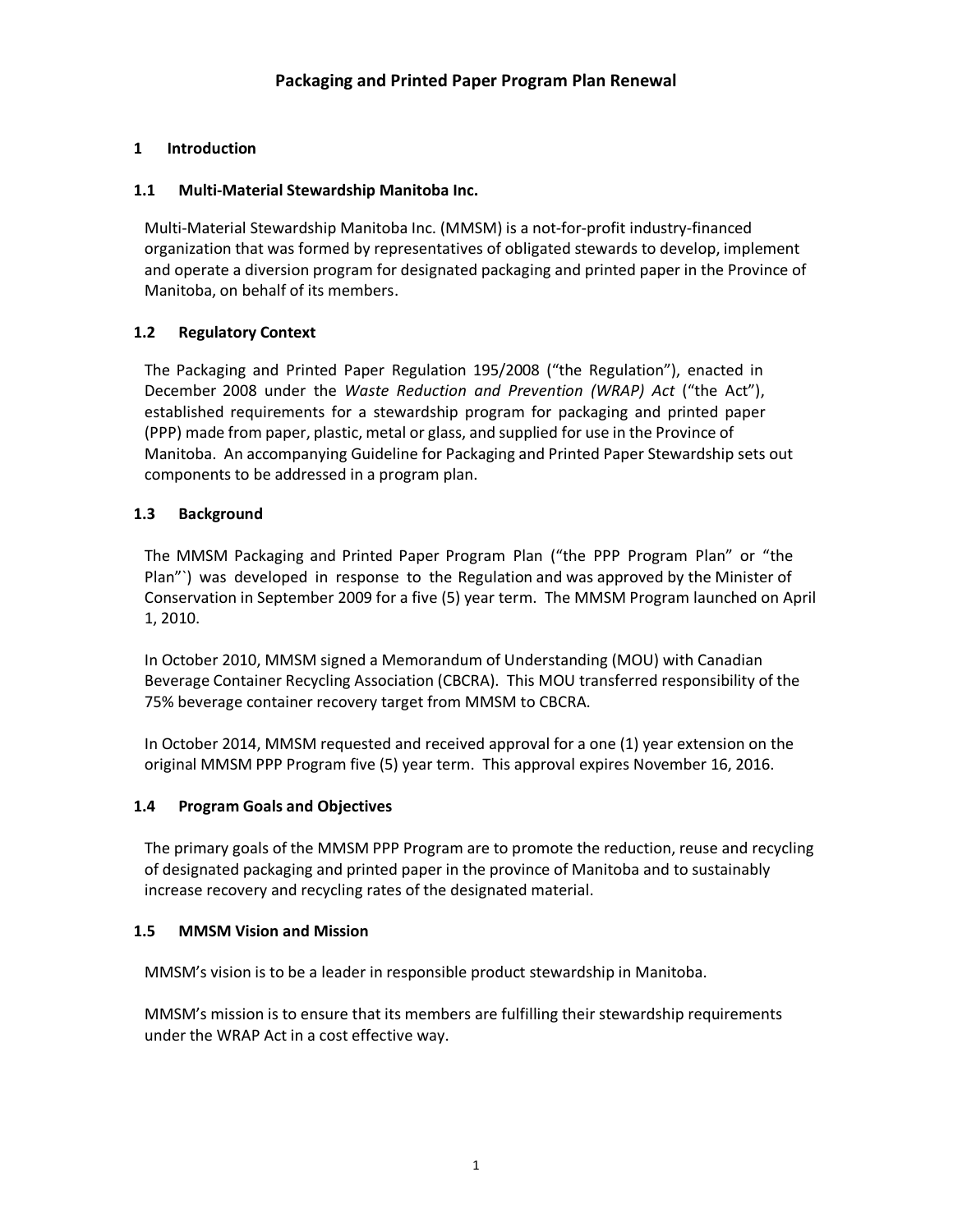#### **2 DesignatedMaterials**

Section 1 of the Regulation defines the designated materials as follows:

*"packaging means any package or container, or any part of a package or container, that is comprised of glass, metal, paper or plastic, or any combination of any of those materials and includes, but is not limited to,service packaging";* and

П

*"printed paper means paper that is not packaging, but is printed with text or graphics as a medium for communicating information, and includes telephone directories, but does not include: (a) other types of bound reference books; (b) bound literary books; or (c) bound text books".*

The Regulation identifies two categories of packaging:

*"pre-packaged goods means goods that are in the packaging in which they would ordinarily be supplied for consumption";* and

*"service packaging means packaging that is filled or applied at the point of sale to enable or facilitate the delivery of goods by a retail seller or a food service industry or otherservice industry outlet".*

As these definitions are broad in scope, the PPP Program Plan further defines packaging and printed papers for purposes of steward reporting and determining eligible program costs. A complete list of packaging and printed paper categories and subcategories is available at www.stewardshipmanitoba.org and is appended to the Rules for Stewards.

Packaging that is covered under another stewardship plans is excluded from MMSM's PPP Stewardship Plan. This packaging is not to be reported by stewards to MMSM. Collection and management costs associated with this packaging are not eligible under MMSM's PPP Stewardship Plan.

#### **3 Steward Responsibilities**

#### **3.1 Obligated Stewards**

For the purpose of the PPP Program Plan and determining which person shall be the obligated steward for a particular category of designated PPP (DPPP), the following provisions shall apply, in the order in which they are set out. For greater certainty, if two or more persons are obligated pursuant to the following categories, the provision which is first in this list shall  $prevail^1$ :

- a) A Brand Owner is the obligated Steward with respect to all DPPP and the Packaging of all goods, for which it has a Commercial Connection in the Data Year;
- b) A Franchisor is the obligated Steward with respect to all DPPP and the Packaging of all

 $1$  Definitions for the capitalized words in a) to h) are in the Steward Rules posted on MMSM's website at www.stewardshipmanitoba.org.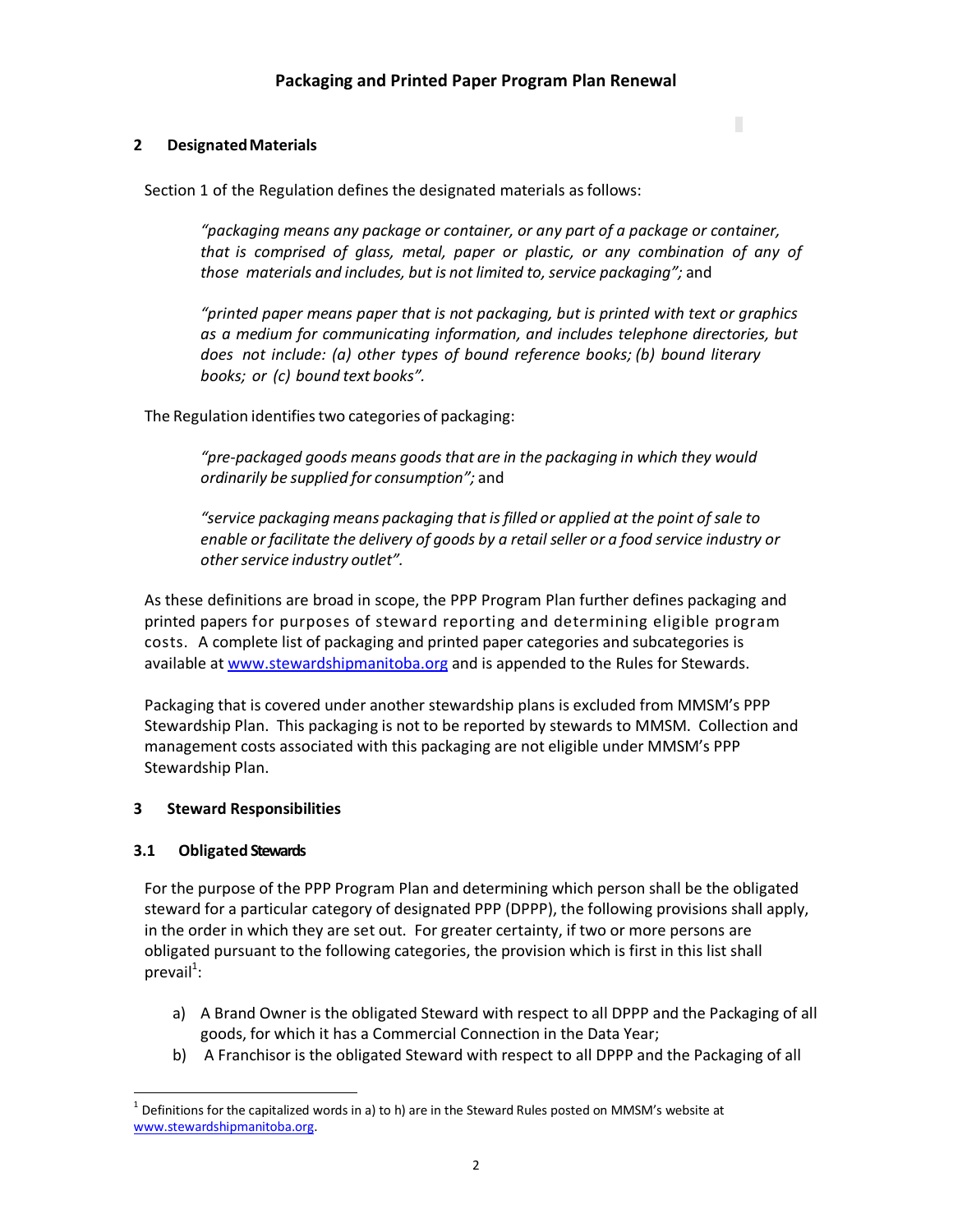goods, Supplied within the relevant Franchise System in the Data Year;

- c) In the event that there is no Brand Owner or Franchisor, a First Importer is the obligated Steward with respect to all DPPP and the Packaging of all goods for which it is the First Importer in the Data Year;
- d) In the event there is more than one Brand Owner for the same DPPP, the Brand Owner or First Importer more directly connected to the production of the DPPP shall be the obligated Steward, provided that in the case of a Franchisor who is Resident in Manitoba, the Franchisor shall be the obligated Steward;
- e) In the event that consumer products containing two or more independent brands are packaged together for sale in Manitoba, then the Brand Owner more closely associated to the joint packaging shall be the obligated Steward for such joint Packaging;
- f) In the event there is not an identifiable brand for a particular DPPP and if the manufacturer of the good is Resident in Manitoba, the manufacturer of such good shall be the obligated Steward for such DPPP, otherwise the First Importer shall be the obligated Steward for such DPPP;
- g) Any person who Supplies Service Packaging to consumers in Manitoba in the Data Year; and
- h) Any person who is a Voluntary Steward in the Data Year.

This description of the obligated steward is subject to revision for clarity and continuous improvement.

## **3.2 Voluntary Stewards**

MMSM has implemented a Voluntary Steward Policy, harmonized with other provinces, that provides reporting flexibility by allowing a company to report and pay fees on behalf of an otherwise obligated steward. The purpose of the process is to provide an opportunity for another company to accept reporting responsibilities and make payments on behalf of a company that would otherwise be the steward in order to reduce the administrative burden on the other steward. A copy of the Voluntary Steward policy is available on our website at www.stewardshipmanitoba.org

#### **3.3 Rules for Stewards**

MMSM has developed Rules for Stewards setting out the requirements for reporting and the amount of fees to be paid by participating stewards and/or prescribing methods for determining the amount of the fees. MMSM Rules for Stewards outline the following:

- · Definition of stewards;
- · Definition of packaging and printed paper;
- · Feesfor packaging and printed paper;
- · Reporting and payment requirements;
- Penalties for late reporting and late payment;
- · Allowance for a company to report and pay fees on behalf of an otherwise obligated steward;
- Record retention and audit provisions;
- Steward exemptions; and
- · Dispute resolution process.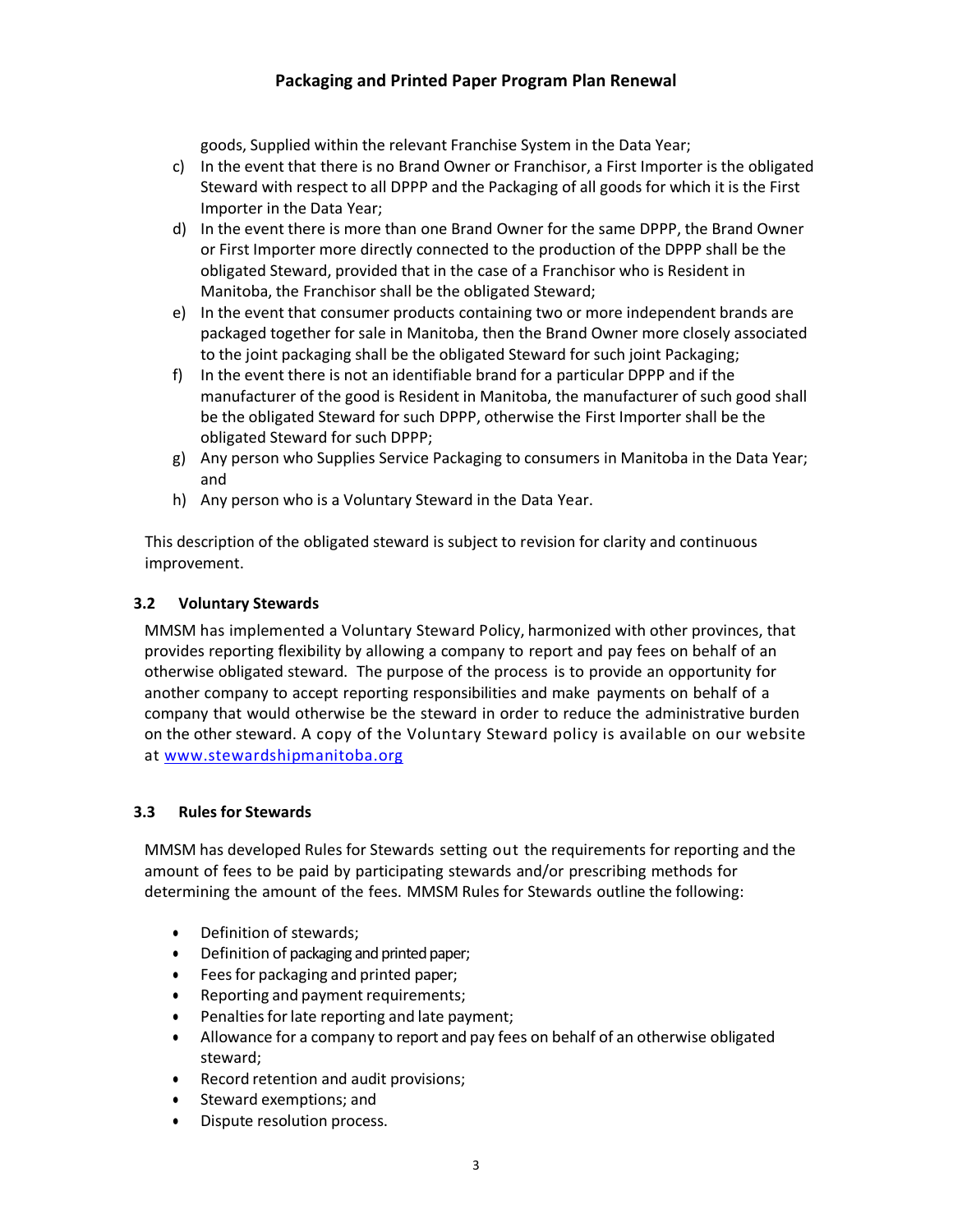The Board of MMSM reviews the Rules as required on an annual basis. Notification of all proposed changes to the Rules will be sent to registered stewards and posted on the MMSM website. A notice period of no less than 30 days will be allowed for comment on the proposed changes. Following review of comments received, the Board of Directors of MMSM will vote on proposed changes as per the bylaws of the corporation. Following review and approval by the MMSM Board of Directors, MMSM will communicate to stewards the rule changes to be implemented and the date they will take effect. The current steward rules are available at www.stewardshipmanitoba.org

#### **3.3.1 Online Data Management System**

In an effort to promote harmonization with other provincial packaging and printed paper programs, MMSM has contracted with Canadian Steward Services Alliance (CSSA) to provide administrative and steward services, including the use of its Online Steward Data Entry System.

#### **3.3.2 Data Reporting Requirements**

Under the PPP Program Plan, stewards are required to report annually to MMSM the total quantity (in kilograms and plastic bag units) of designated packaging and printed paper supplied for use in households in the province.

The reported kilograms of packaging and printed paper are used to determine a steward's total fees payable to MMSM.

In addition, stewards reporting to MMSM are required to:

- · Identify the brands, products, customers or suppliers for which the steward is responsible;
- · Provide a detailed explanation of the steps taken to calculate the total quantity of packaging and printed paper;
- · Provide details on the deducted quantities of designated material that are not supplied to consumers for use in households and available to be managed through Manitoba's residential diversion system (by material type, number of units and weight) and explain the method by which this deduction was derived (e.g., customer sales records, market research, waste audits etc.); and
- · Maintain records for a period of at least five years and make these records available to MMSM upon request.

#### **3.3.3 AuditProvisions**

Stewards are required to maintain records for a period of at least five years in support of all data submitted to MMSM.

MMSM may examine, audit and inspect a steward's records at any time up to five years after the date of receipt of the related steward report by MMSM. The number of steward reports to be audited in any given program year is determined by MMSM on an annual basis.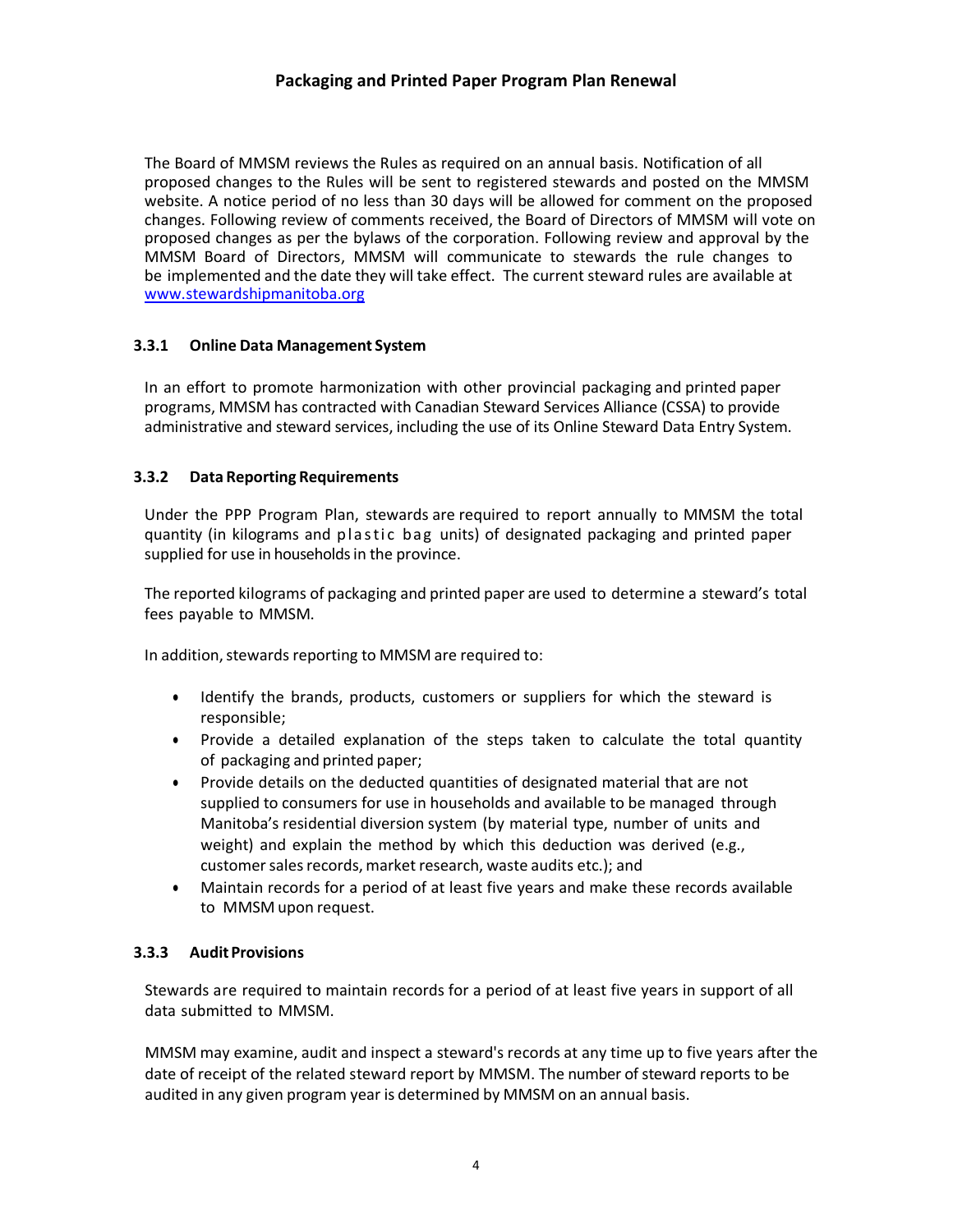## **3.4 EnforcementProcedures**

Through the maintenance of a public registry of identified stewards and the development of a tracking system to monitor compliance, MMSM actively encourages compliance. The registry includes:

- 1. All persons for which these persons are the obligated stewards under the PPP Program Plan; and
- 2. All persons for which these persons are the voluntary stewards under the PPP Program Plan.

Field research is performed by MMSM to identify non-compliant stewards, utilizing leads generated by complying stewards, orindependently through store and product audits.

MMSM has implemented a non-compliance notification process, including written notification of when reports and fees are due. If stewards and products are identified that have not registered or reported under the Program or another approved packaging and printed material stewardship program, obligated stewards for these materials will be notified. MMSM will execute an escalation policy with respect to non-compliant stewards; this policy will be published on MMSM's website. If the Steward's registration and data submission process is not complete after execution of the escalation process, MMSM may request the Manitoba Government to take enforcement action as stipulated under the WRAP Act.

#### **4 Program Delivery**

#### **4.1 Collection and Management**

MMSM works with municipalities and other partners to provide Manitoba residents with reasonable access to collection services for PPP. While the type of collection service varies across the province depending on the size, location and characteristics of each community, MMSM aims to provide reasonably consistent services for similar types of communities.

Participation of municipalities and other partners in MMSM's PPP Program is voluntary.

MMSM will pay 80% of eligible costs incurred by municipalities and other collection agents<sup>2</sup> who enter into a services agreement with MMSM. The services agreement sets out the roles and responsibilities of each party, including the recycling services to be provided by municipalities and other partners and the payments to be made by MMSM. Recycling services include:

- · Collection of the specified types of PPP;
- Collection services appropriate for the community and designed to protect the quality of collected PPP and maximize commodity revenue;
- · Communications to users of the collection service;
- · Delivery of the collected PPP to a processor or broker registered with MMSM;
- Quarterly reports of PPP collected supported by weigh scale tickets; and

 $2$  MMSM will also enter into a services agreement with provincial and federal parks.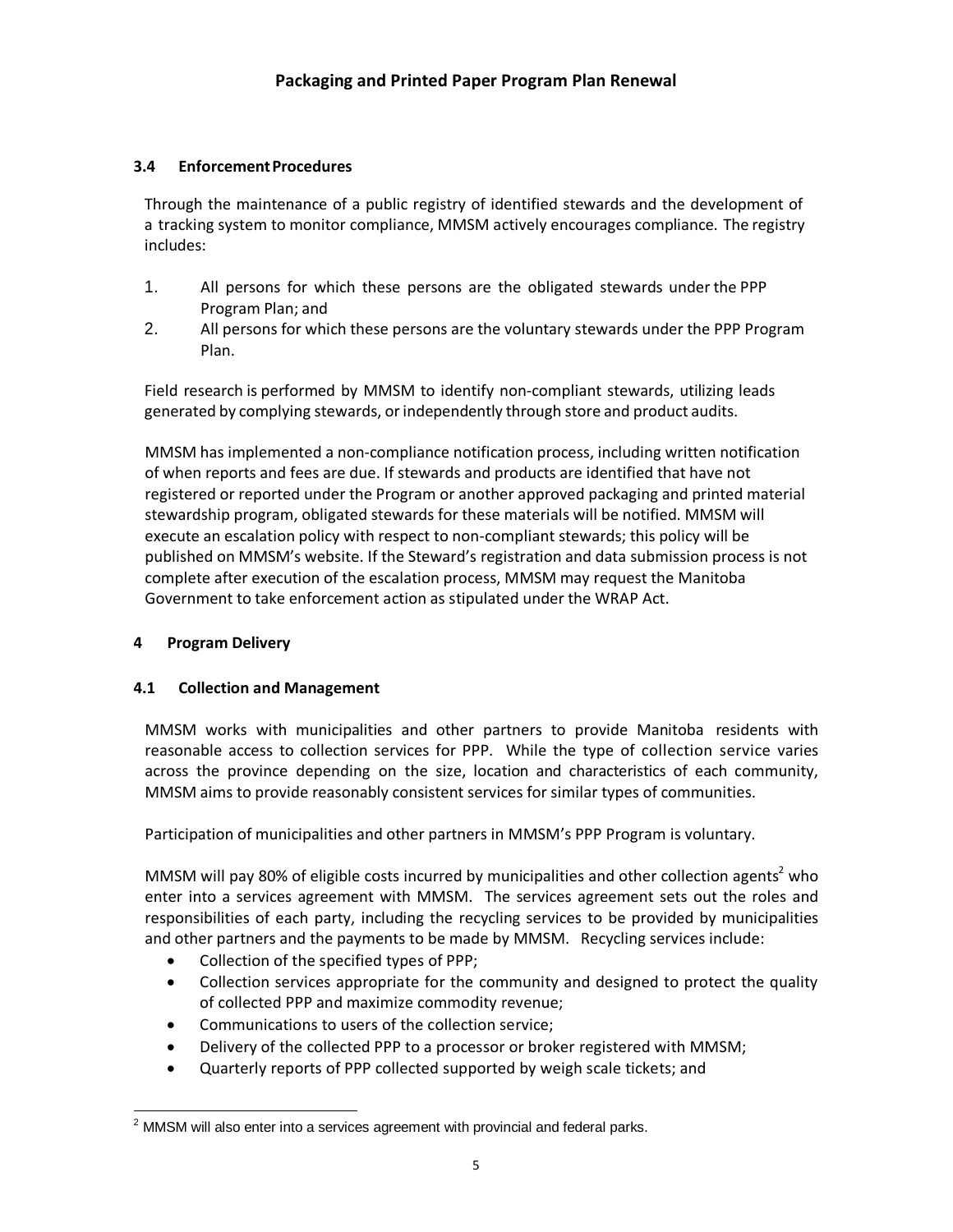Submission of costs through the annual cost monitoring survey.

The services agreement also:

- · Provides MMSM with access to records and facilities for purposes of audits and studies;
- · Provides the municipality with access to MMSM`s technical assistance, including identification of opportunities for system improvements, assessments of proposed capital purchases and contractual arrangements as well as assistance to promote collection services;
- · Requires the municipality to provide MMSM with advance written notification of proposed changes to program design and delivery;
- · Requires the municipality to provide MMSM standing in the municipal process to determine changes to program design and delivery and to take into consideration any advice received from MMSM; and
- · Provides MMSM with the ability to treat costs arising from municipal decisions that do not reflect MMSM's advice as ineligible costs for purposes of payments to municipalities.

Given the number of municipalities in Manitoba, MMSM has established the Municipal Industry Program Committee (MIPC) as a forum for MMSM to discuss operational issues with representatives from the Association of Manitoba Municipalities (AMM). MIPC provides the forum for MMSM to consult with municipal representatives on various aspects of program delivery, including changes to the services agreement. Participating municipalities will be notified of any changes to the services agreement by MMSM.

While MMSM seeks to work collaboratively with municipalities and other collection partners to meet the obligations of stewards and deliver an effective recycling service to Manitoba residents, MMSM reserves the right to directly deliver recycling services, including curbside and/or depot collection and management of the collected PPP, in a jurisdiction, and to invoice the municipality for 20% of the net costs of doing so, if a municipality:

- · Chooses not to enter into a services agreement with MMSM;
- · Terminates an existing recycling program;
- Reduces collection services;
- · Is unable to access a collection or processing service provider;
- · Receives a single submission in response to a competitive procurement process for the provision of collection or processing services;
- · Does not use a competitive procurement process for the provision of collection or processing services;
- · Delivers collected PPP to a processor or broker that is not registered with MMSM; or
- Reports a year-over-year increase in total gross costs of 25% or more.

#### **4.2 Recycling Program Data**

#### **4.2.1 Collection and Analysis**

The quantity of PPP collected and directed to a processor or broker registered with MMSM, the costs of operating the recycling program and the commodity revenue received is collected and analyzed annually in orderto:

Identify opportunities for continuous improvement to increase the material recovery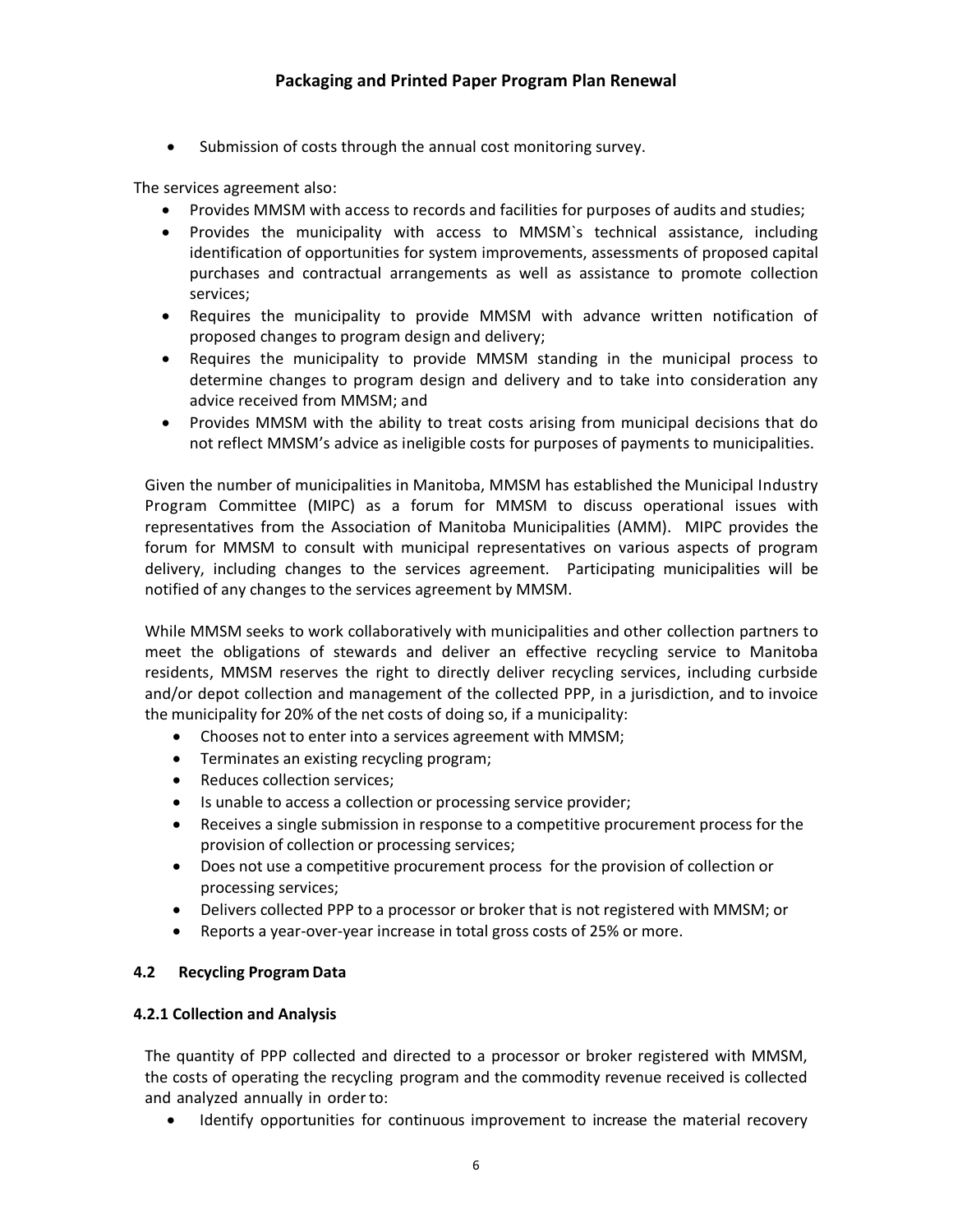rate and reduce program costs;

- · Identify eligible costs; and
- · Calculate payments to municipalities to be made in the following year.

The data collected include:

- · The quantity of material collected by each collector;
- · The quantity of material directed to end users;
- · Where services are delivered directly:
	- o Capital costs for assets such as buildings, vehicles, balers;
	- o Staff costs;
	- o Operating costs, e.g. fuel, heating;
- · Where services are subcontracted:
	- o Contract costs forrecycling collection and processing;
- · Cost to transport material to a broker or market;
- Revenue sources and value; and
- · Expendituresfor promotion and education.

MMSM will verify the data through follow up with municipalities.

Once MMSM is confident that the data accurately represent municipal operations, the data will be analyzed to benchmark and compare program recovery rates, costs and revenues among Manitoba programs and to programs managing PPP in other jurisdictions. Data will be sorted to group similar programs based on municipal population and other characteristics that affect program costs<sup>3</sup>.

#### **4.2.2 Audit Provisions**

MMSM reserves the right to undertake an audit of the tonnage data submitted quarterly and the cost and revenue data submitted annually by a municipality or other collector. The services agreement provides MMSM with access to a municipality or other collector for purposes of these audits.

#### **4.3 Determining Eligible Costs**

#### **4.3.1 Administration Costs**

Payment to each municipality for administration costs is based on 80% of the lesser of:

- · Eligible reported administration costs; or
- · A specified percentage of total eligible operating costs.

Eligible reported administration costs are determined on the basis of the median net eligible administration costs for the group in which each municipality falls.

The specified percentage of total eligible operating costs is currently calculated as follows:

 $3$  The placement of a municipality in a group will be reviewed based on changes in population or other characteristics that drive recycling costs.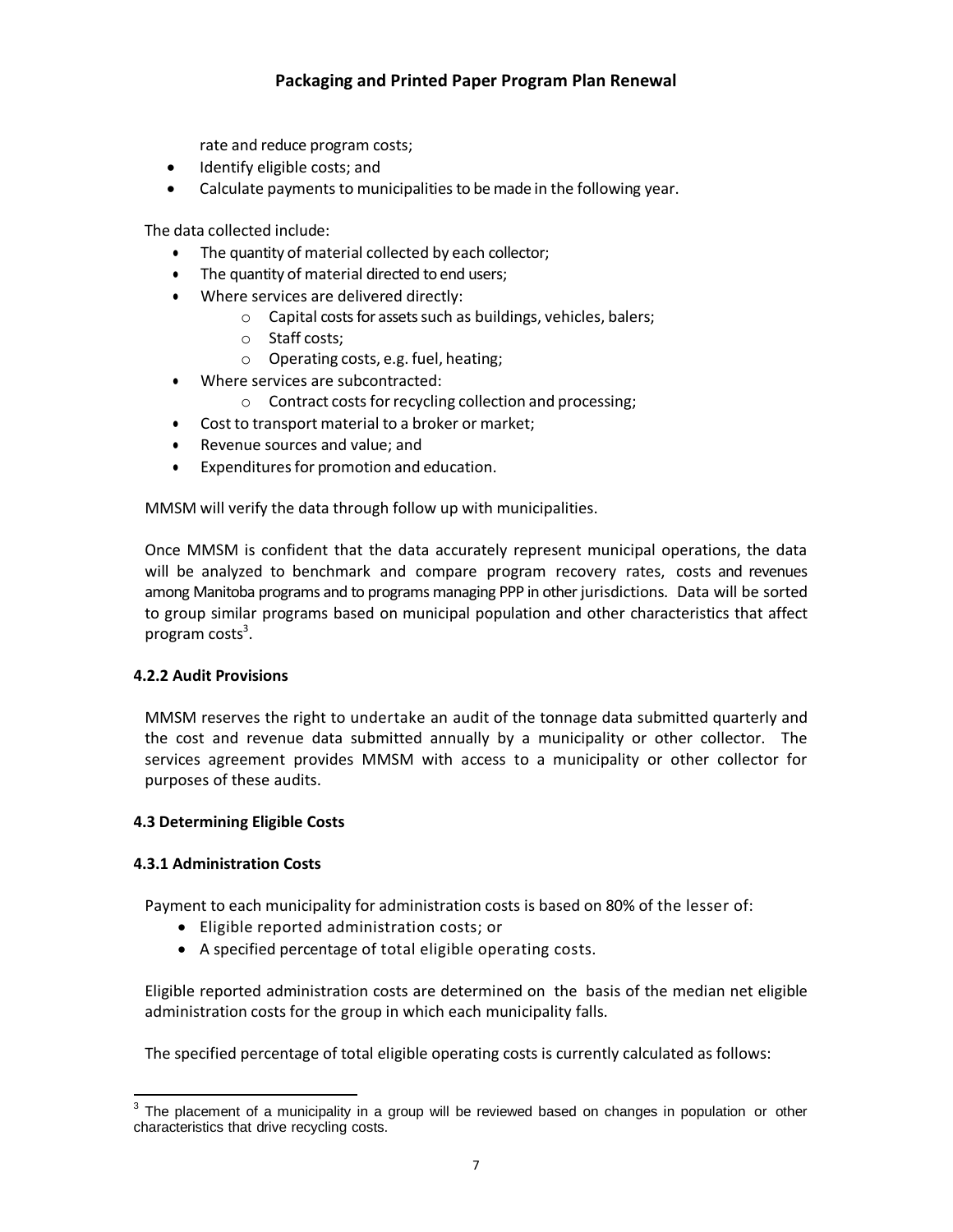- · Municipalities that provide services directly are paid at the rate of 5% of total eligible operating costs; and
- · Municipalities that contract for services are paid at the rate of 3% of total eligible operating costs.

MMSM will review the percentage used to calculate payments of 80% of administration costs periodically through consulation with MIPC. Participating municipalities will be notified of any changes to the percentage by MMSM.

## **4.3.2 Capital and Operating Costs**

Payment to each municipality for capital and operating costs is based on 80% of the lesser of:

- · Three year rolling average of eligible reported costs excluding administration costs less revenue; or
- · Three year rolling average of the median net eligible cost for the group in which a municipality falls.

Municipalities are required, as part of the services agreement, to notify MMSM and consider MMSM's advice prior to:

- · Developing, approving or implementing any change in program design or operation that may:
	- o Increase the quantity of PPP collected;
	- o Increase collection and/or processing costs; or
	- o Reduce material revenue;
- · Preparing or issuing a request for proposals or tender for PPP collection or processing services;
- · Awarding a contract to collect or process PPP from households; or
- · Acquiring or modifying any capital assets.

The three year rolling average of eligible reported costs less revenue is calculated using the average of costs deemed to be eligible and the revenue reported for the three previous years. Following notification by a municipality of possible changes to a program, MMSM will provide technical assistance to the municipality during their decision-making process. Should the municipality disregard MMSM's advice and should the changes implemented by the municipality add costs to the system that would not be incurred if MMSM were to be responsible for program design and delivery, these costs will be deemed to be ineligible costs.

The three year rolling average median net cost is calculated by calculating the average of the median net eligible cost for each population group for the three previous years<sup>4</sup>.

#### **4.4 Payments to Municipalities**

The payment received by each municipality is based on:

Administration costs calculated as described in Section 4.3.1; plus

<sup>&</sup>lt;sup>4</sup> Municipalities operating at a cost below the 3 year rolling average median net cost receive funding at a level greater than 80% of their cost while those municipalities that are operating at a higher cost receive less than 80% of their cost, thus creating an incentive to reduce costs.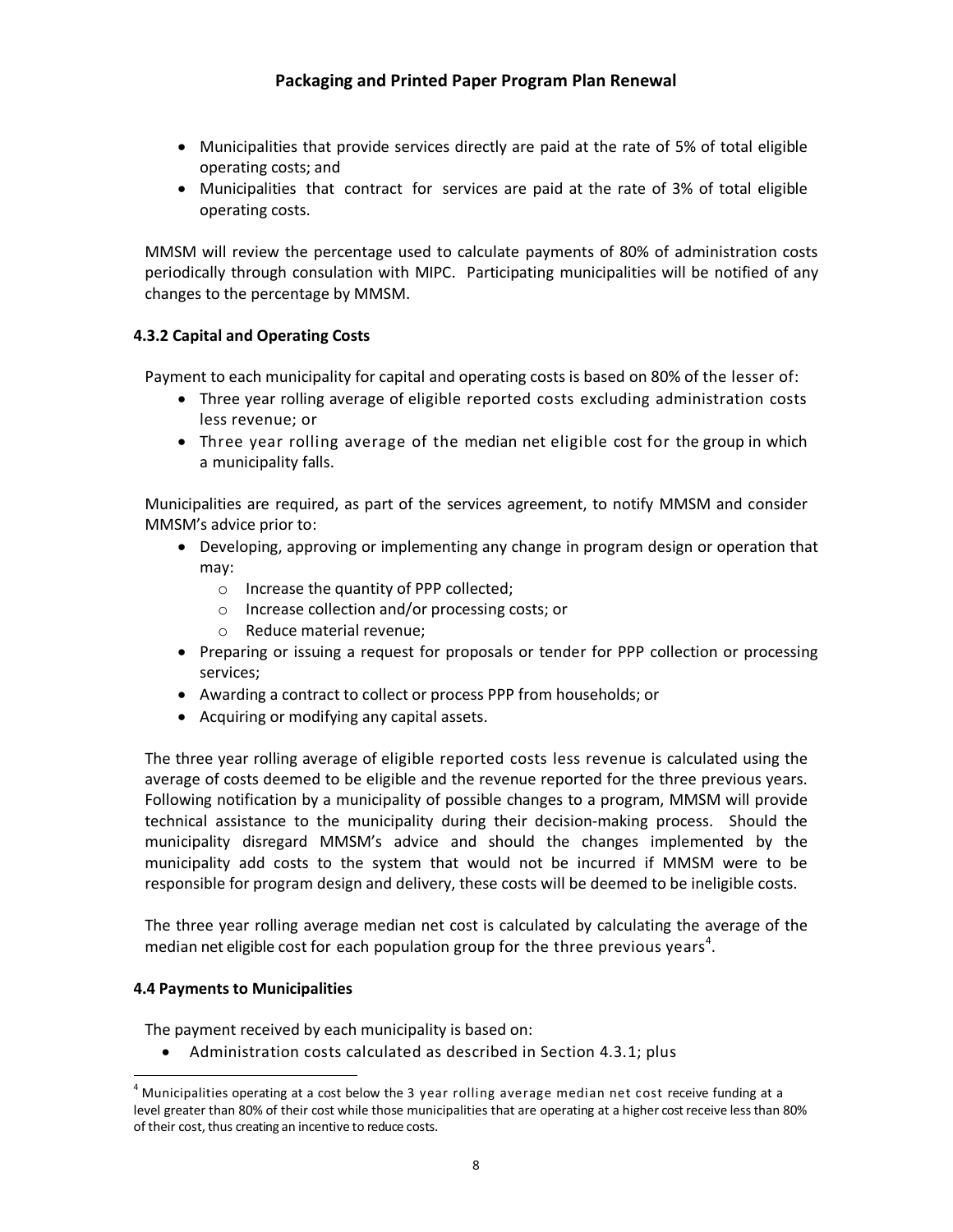· Capital and operating costs as described in Section 4.3.2.

Where the calculations described in Sections 4.3.1 and 4.3.2 result in a payment rate per tonne, the rate is multiplied by the number of tonnes collected by the municipality in the year during which costs reported in the most recently completed cost monitoring survey were incurred.

### **5 Plastic Bag Reduction Program**

MMSM along with staff and stewards from the food, beverage and consumer goods sectors, have taken an effective combination of the 3Rs approach to the use of "single-use" plastic bags. The goal was to reduce the number of empty "single-use" plastic bags disposed in landfill by at least 50%. The primary emphasis was on the reduction of plastic bags supplied into the market. This was followed by the responsible reuse of plastic bags, and thirdly, through increased recycling opportunities for plastic bags. Some of the measures were initiated and undertaken by MMSM; other measures were undertaken by retail stores but all of these efforts have contributed to exceeding count toward the reduction goal.

## *5.1* **Strategy**

MMSM and the plastic bag stewards including retailers have taken a multi-pronged 3R approach to achieving the target set forth in the Plastic Bag Guideline.

### *a) Plastic Bag Reduction*

Reducing the number of plastic bags supplied into the market is the single most effective measure that industry can take to reach the target. This has been achieved through the following means:

- Enhancement of opportunities to acquire reusable bags in retail stores;
- · Focused in-store messaging about the benefits of reusable bags;
- · Continued and increased promotion of plastic bag best practices to further reduce the number of bags provided at retail; and
- · The use of a fee for plastic bags, where retailers choose to do so, as an incentive for consumers to choose reusable bags.

#### *b) Plastic Bag Reuse*

Plastic bags are commonly purchased and used to dispose of kitchen, bath, or animal wastes. Consumers are encouraged to reuse single use bags in their home or workplace rather than purchasing new plastic bags to dispose of wastes. Additionally, consumers are encouraged to reuse plastic bags for other domestic uses rather than disposing of them after a "single" use.

MMSM has partnered with Winnipeg Harvest on the Bag It Forward Program, which included the deployment and setup of 300 bins in alternate locations within communities to collect plastic bags for reuse as emergency food hampers. Any bags which are not in good condition are recycled.

Waste audit results over the past several years have shown that Manitobans are reusing single use bags in greater quantities.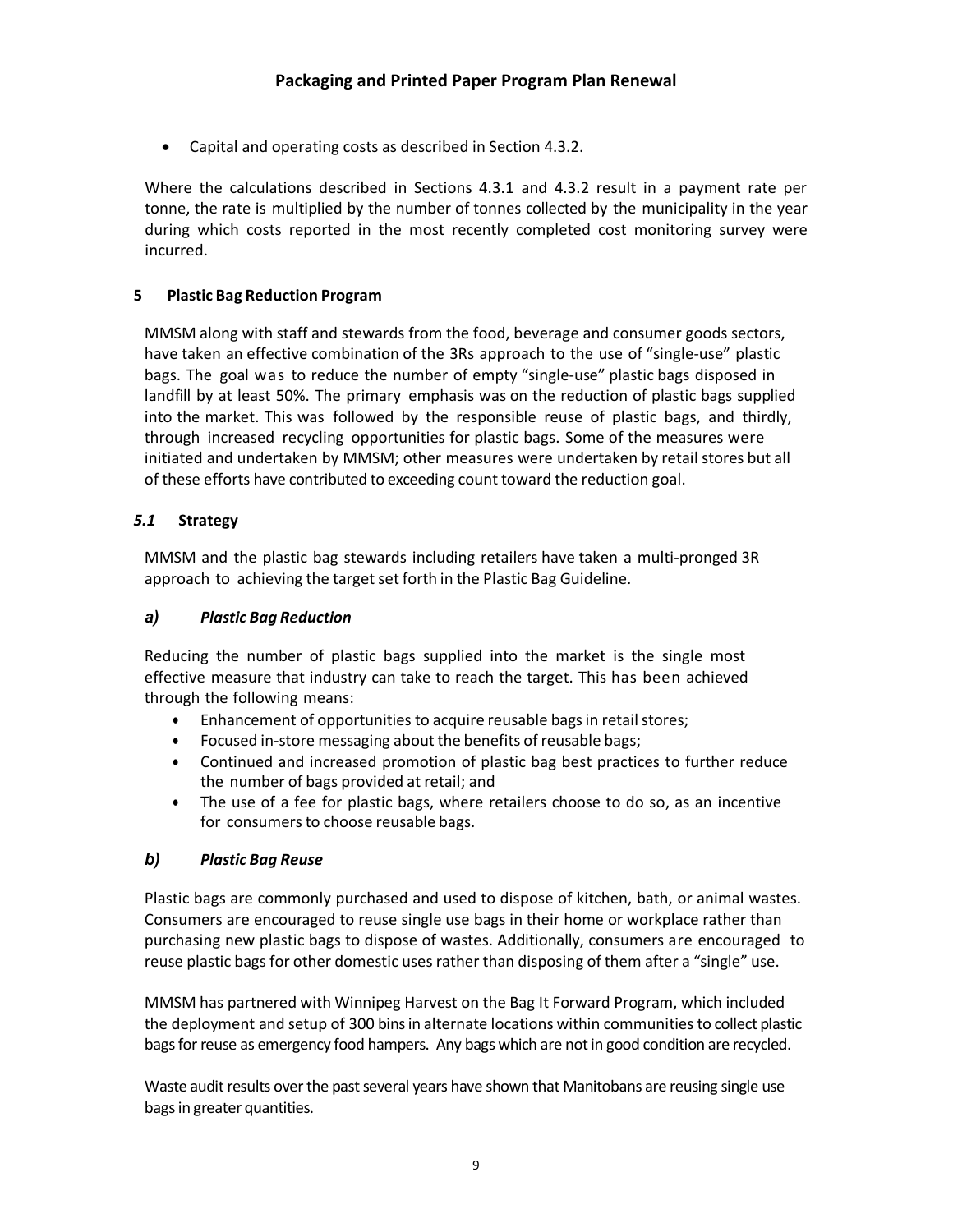# *c) Plastic Bag Recycling*

The plastic bag recycling program has two major complementary components.

1. Plastic Bag Collection

A Plastic Bag Recycling Program has been developed which includes the collection of empty plastic bags at retail store locations. The intent of the Plastic Bag Recycling Program is to increase the number of drop-off locations to ensure that Manitobans have reasonably convenient access to plastic bag drop-off locations.

The following types of plastic bags are included in the Program:

- · Plastic grocery bags;
- · Plastic retail bags with string ties and rigid plastic handles removed;
- · Plastic newspaper bags; and
- · Plastic dry-cleaning bags.
- 2. Plastic Bag Recycling Combined with School Education

MMSM has partnered with Take Pride Winnipeg to offer a school-based program throughout the province. The program links education with direct recycling efforts, thereby creating impacts much greater than only the environmental benefits of recycling plastic bags. A significant component of the Program involves the education of school children on the benefits of reducing the use of, reusing, and recycling plastic bags.

MMSM continues to look for opportunities to work with communities and organizations to promote and educate consumers on the proper disposal of plastic bags.

# **5.2 Measurement**

MMSM collects data from stewards to determine the actual number of plastic bags distributed in the province. Reviews of steward reports are conducted as part of MMSM's effots to ensure steward compliance, a level playing field and accuracy in reporting.

MMSM will investigate and evaluate additional opportunities to affect positive environmental impacts associated with the use of plastic bags.

# **5.3 Education and Promotion**

MMSM will create a Promotion and Education (P&E) campaign that will educate consumers about the benefits of reducing their usage of plastic bags and of opportunities to recycle their bags. This campaign will consult with key stakeholders, including the Province of Manitoba and municipalities about the P&E program.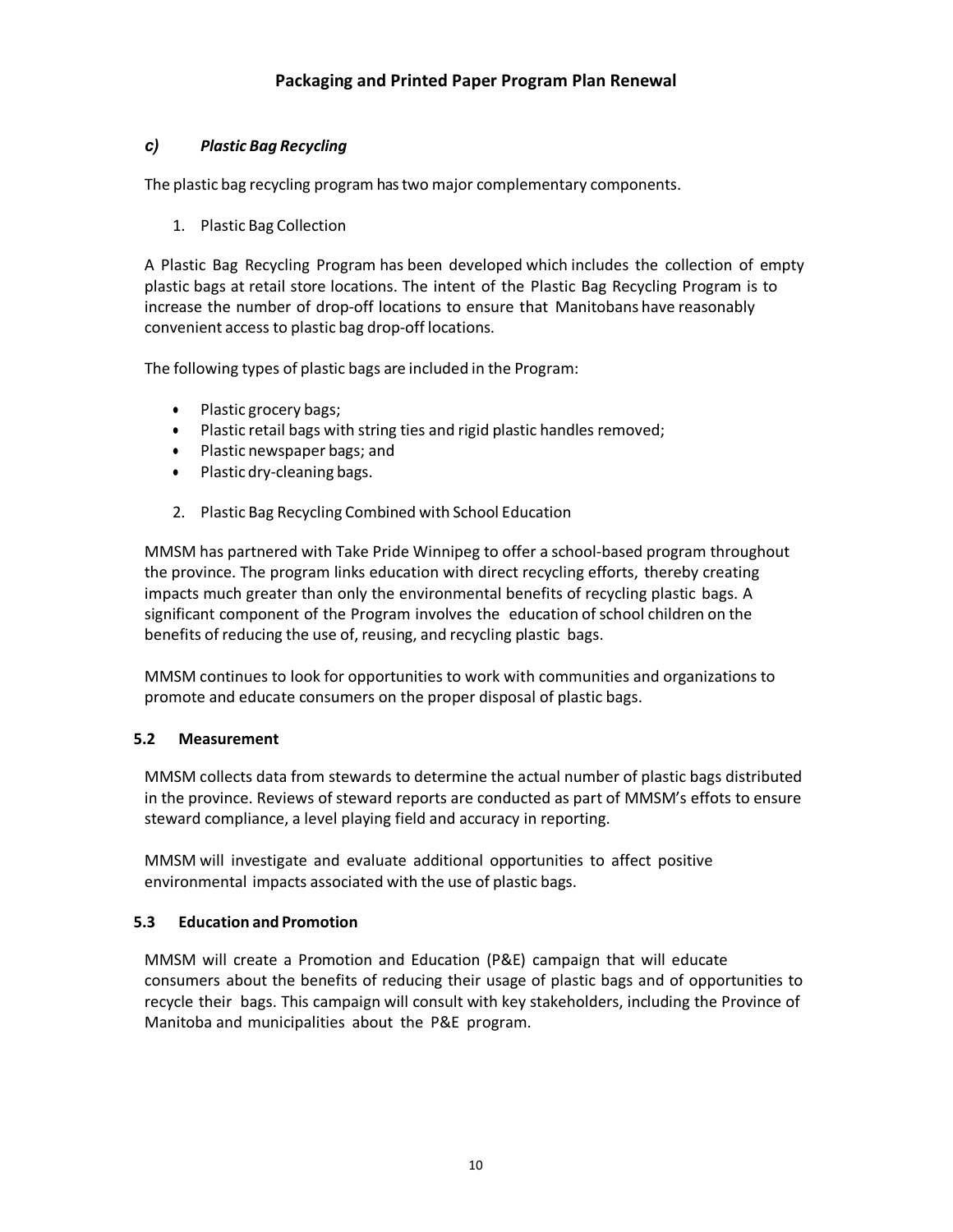# **5.4 Reporting and Monitoring**

The MMSM Annual Report will report on activities and progress made toward the Plastic Bag reduction target. This report will include activities related to plastic bag reduction, and reuse, plastic bag recycling, and industry efforts to increase the percentage of recycled content in plastic bags.

# **6 Promotion and Education**

This section describes the promotion and education (P&E) activities that will support the objectives of the MMSM program.

The P&E program developed by MMSM will focus on two distinct communication components. The first component is identified as "operational" communication support, meaning the strategic and tactical activities required to support operational functions. The second component is identified as "consumer" P&E, which will target consumers and generators of PPP waste to participate in the Program.

The following sections describe the activities to support these two communications components.

# **6.1 Communication Strategy**

MMSM's communication strategy is dynamic and is updated annually to ensure it incorporates continuous improvement and reflects the evolution of diversion opportunities over the life of the Program Plan. It promotes a call to action – increased recycling and diversion —directly to target audiences employing a wide assortment of tactics aimed at reaching people with messages that capture their attention, prompt them to absorb information and motivate them to adopt and maintain the desired behavior.

Activities include, for example, earned and paid media, educational programs, social media marketing and information on the MMSM website.

# **6.2 Operational Communications**

Stewards require regular communication to help them prepare to meet their reporting and fee-payment obligations. Communication tactics include a website containing a broad range of technical information tailored to steward needs, reporting and filing guidebooks, periodic meetings/consultations, letters of notification and webinars or webcasts.

Similarly, municipalities require communication to help them meet their reporting requirements. Communication tactics include a website containing technical information tailored to municipal needs, a reporting guidebook and webinars or webcasts.

# **6.3 Consumer P&E**

The primary goal of consumer P&E is to increase the recovery rates of PPP in community-based collection services. MMSM uses a mix of communication tools to motivate residents to adopt the desired behaviour. Key features and techniques include: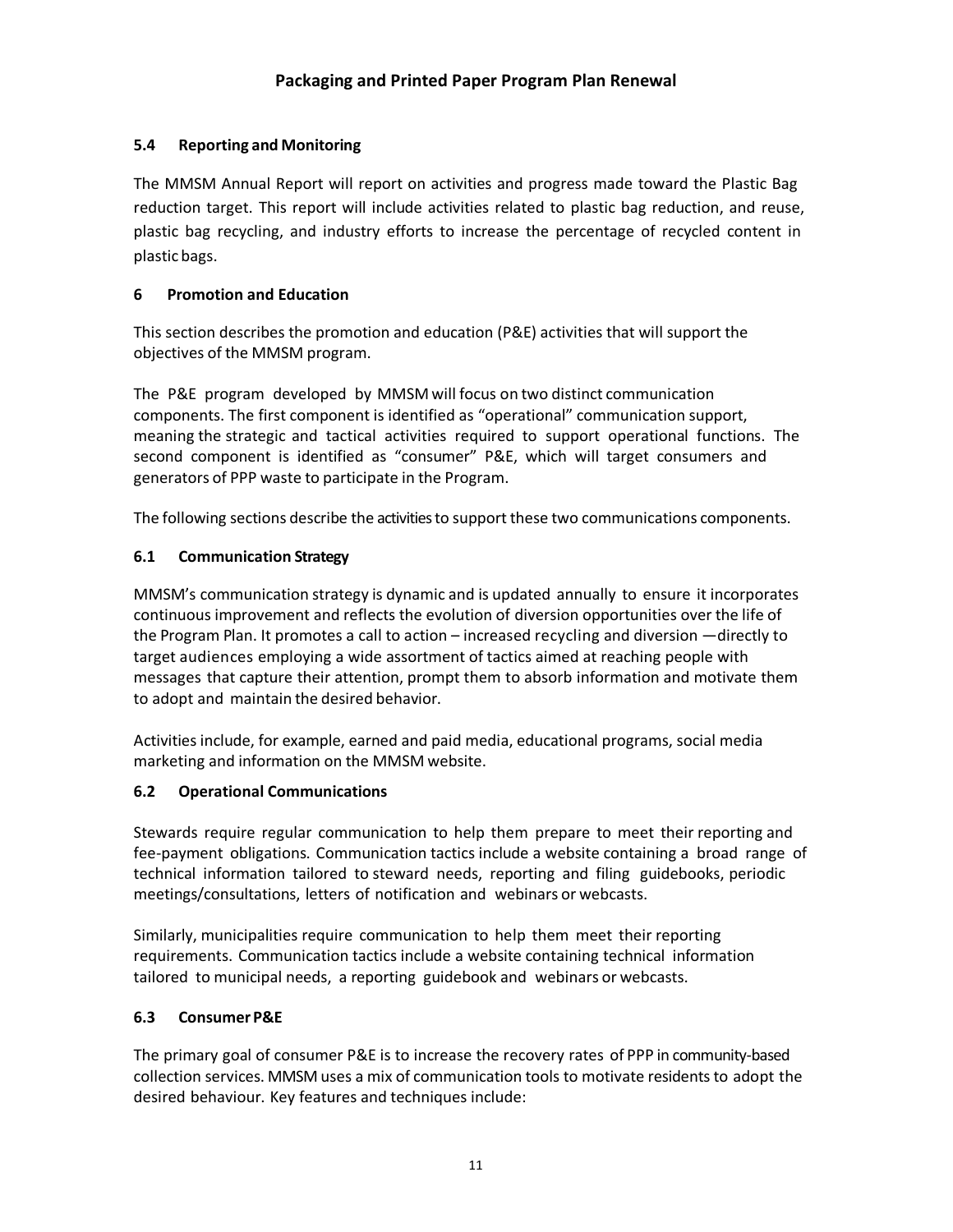- · A variety of tools to build awareness among residents about appropriate end-of-life management of PPP;
- · Educating residents about the action required;
- · Motivating action (providing a "call-to-action"); and
- Reinforcing and rewarding the newly adopted behaviour by providing information about the result of their action.

P&E activities are set out in a communication strategy that is reviewed and updated annually.

#### **6.4 P&E Activities**

Depending on the annual communication strategy and P&E budget, the P&E tactics could include (but not necessarily be limited to):

- · Paid media– would require a moderately weighted media campaign designed to reach identified target audiences and focusing on the recycling message;
- · Earned Media news releases and stories that would be disseminated throughout the year; and
- · Website the MMSM website will continue to have a consumer-friendly public interface that will provide information on what can be recycled in each community, as well as general information about the benefits ofrecycling.

#### **6.5 Research Support**

Research is a key building block of an effective communication strategy and will be used in the development of the communication plan and to test creative concepts and messages. It also is necessary to establish the creative elements needed to generate messages that resonate with the various target audiences, triggering the desired response.

#### **7 Program Costs and Cost Recovery**

#### **7.1 Fee-Setting Methodology**

Under Regulation 195/2008 a plan for a packaging and printed paperstewardship program must include provision for the orderly collection of revenues from subscribers to the program in balance with expenditures for the program. Since year one, MMSM has employed the fee-setting methodology as detailed in its original program plan.

MMSM, along with other provincial organizations and CSSA, are currently undertaking a review of the fee setting methodology.

# **7.2 Annual Fee Setting**

MMSM will establish steward's fees annually after municipalities have reported their costs for the previous calendar year and these costs have been verified by MMSM.

Fees for the following program year will be determined and approved by the MMSM Board of Directors before the end of October each programyear.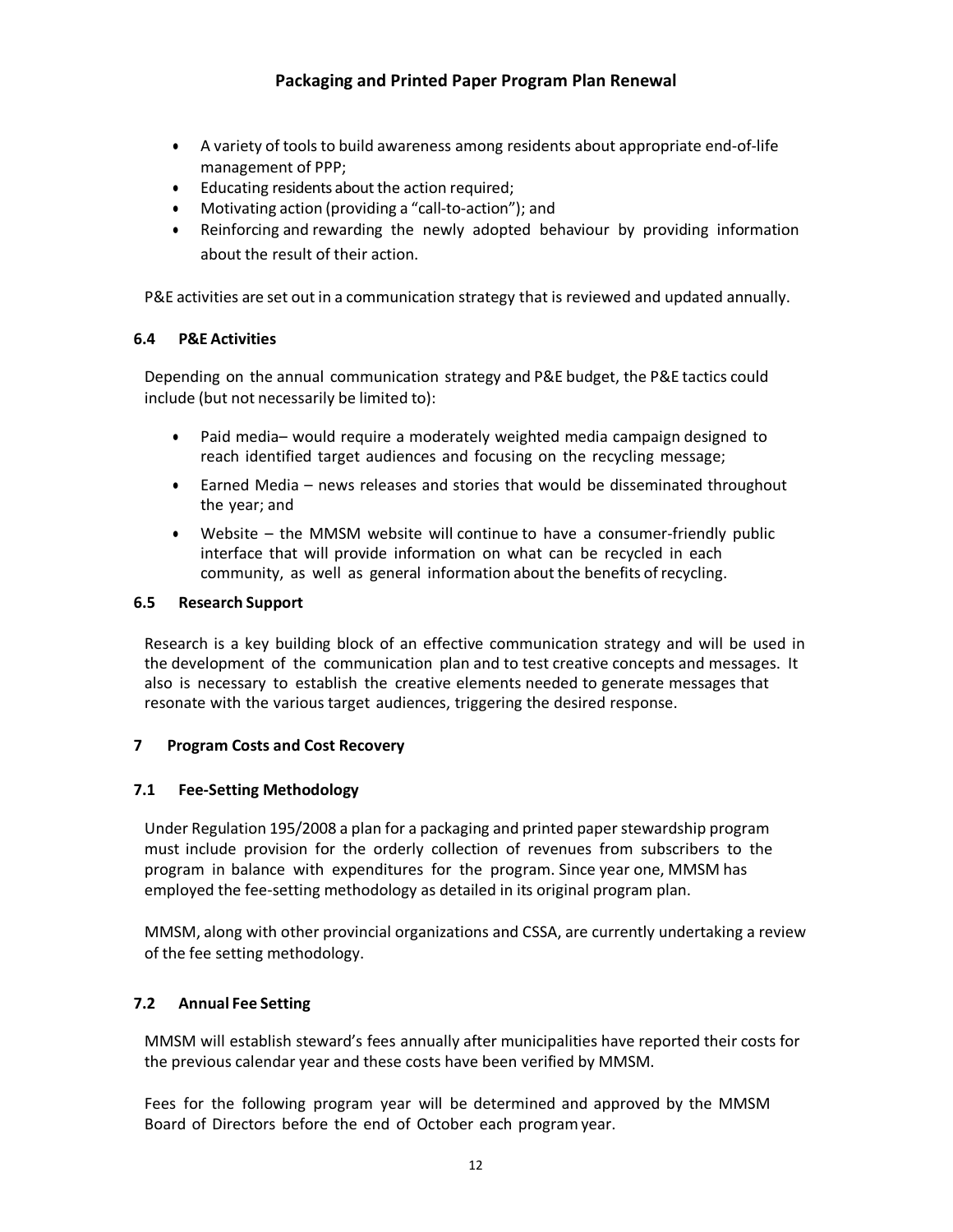## **7.3 5-Year Cost Projections**

The total program cost has been projected for the five years of the Renewal Plan based on the best available information.

| <b>Scenario</b> | $2016$ (act.) | $2017$ (est.) | $2018$ (est.)                                                                 | $2019$ (est.) | $2020$ (est.) | $2021$ (est.) |
|-----------------|---------------|---------------|-------------------------------------------------------------------------------|---------------|---------------|---------------|
| Low Scenario    | \$16,544,063  |               | $$18,646,936$   $$19,858,285$   $$20,287,567$   $$20,892,485$   $$21,880,914$ |               |               |               |
| High Scenario   |               |               | $$18,861,419$   $$20,723,882$   $$21,687,770$   $$22,845,976$   $$24,072,080$ |               |               |               |



#### **7.4 Interest and Penalties**

MMSM charges interest and penalties to stewards that have not submitted fees or stewards that have not registered. Delinquent and later joining stewards are obligated from the date of obligation (April 1, 2010).

Interest and penalties received by MMSM are used to reduce the total steward fees payable in the following year. Any fees paid after the year in which they were due will also be used to reduce the total steward fees payable in the following year.

#### **8 Program Performance Measurement and Reporting**

MMSM will report annually on PPP Program performance. This information will be published in the annual report.

#### **8.1 Recovery Rate Measurement**

The recovery rate of the designated materials included in the PPP Program is measured by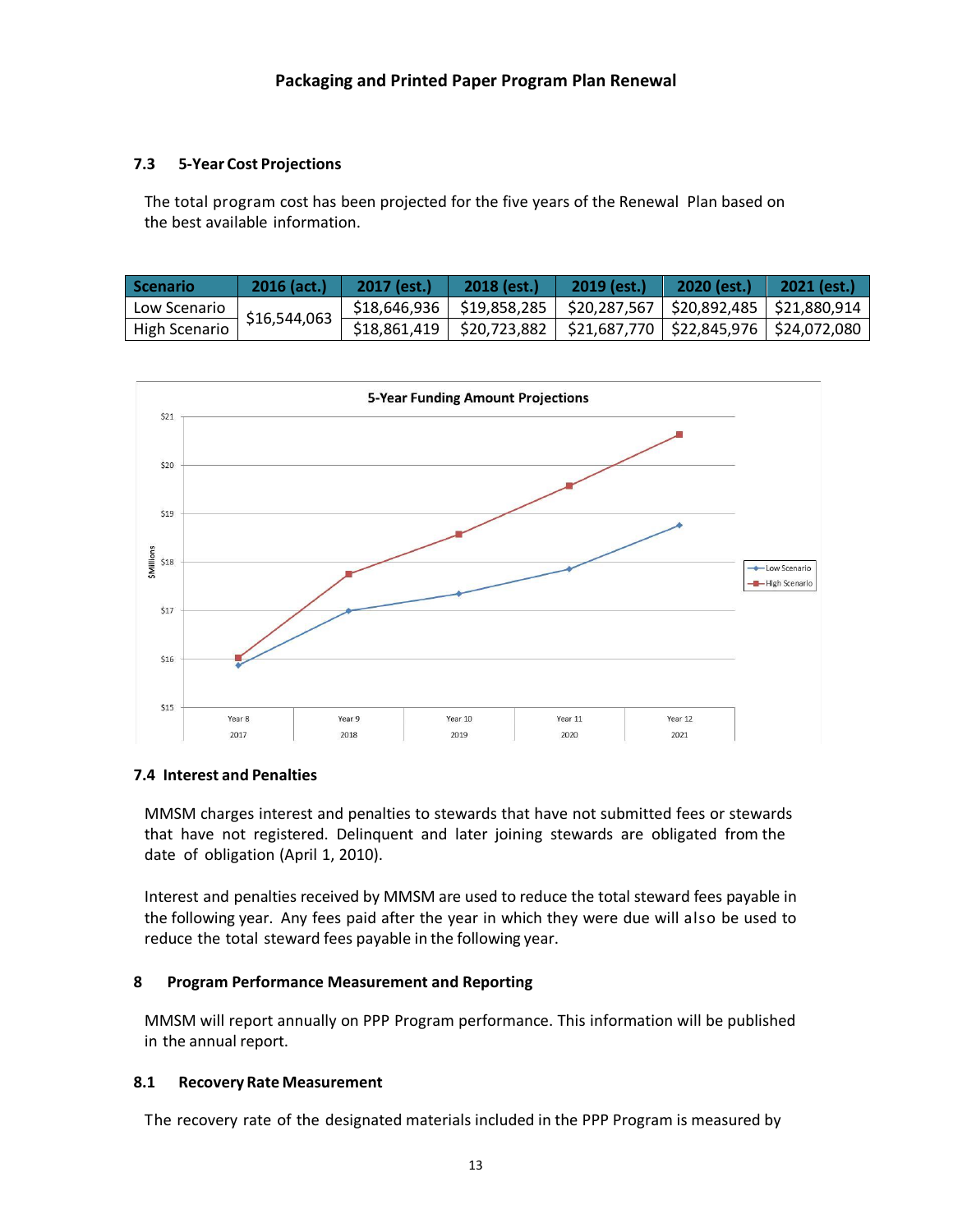dividing the total tonnage of designated PPP recovered as reported by municipalities by the total tonnage of designated PPP supplied for use by consumers in households as reported by stewards. Steward reports are supplemented by data from waste composition studies and are cross-checked with data from other similar jurisdictions.

#### **8.2 Environmental and Economic Sustainability**

MMSM will consider environmental and economic sustainability as it determines the method by which PPP is managed, such as a particular form of collection service, specific collection locations or an approach to processing.

Local processing and manufacture into new products will be promoted where both economic and environmental objectives are met.

MMSM will monitor national and international laws and regulations to ensure that the Program is in compliance.

By ensuring that the Program operates in the most sustainably efficient and effective manner, potential negative environmental impacts will be reduced.

#### **8.3 Annual Report**

In accordance with Regulation 195/2008, MMSM will provide the Minister with an Annual Report no later than 120 days after the end of MMSM's fiscal year. MMSM will report annually on PPP Program performance in its Annual Report.

Once the Annual Report is submitted to the Minister, MMSM will post the Annual Report on the MMSM website, as well as provide a printed copy of the Annual Report free of charge, upon request.

#### **9 Stakeholder and Public Consultation**

#### **9.1 Program Plan Renewal**

The Program Plan renewal submitted to the Minister for approval will include information on the consultation process, participants in the consultation process and comments received by MMSM from participants.

#### **9.2 Ongoing**

MMSM consults with stakeholders on a regular basis.

Stakeholdersinclude:

- Stewards of designated packaging and printed paper;
- Municipalities and other service delivery agents;
- The Manitoba Government, specifically Manitoba Conservation and Green Manitoba;